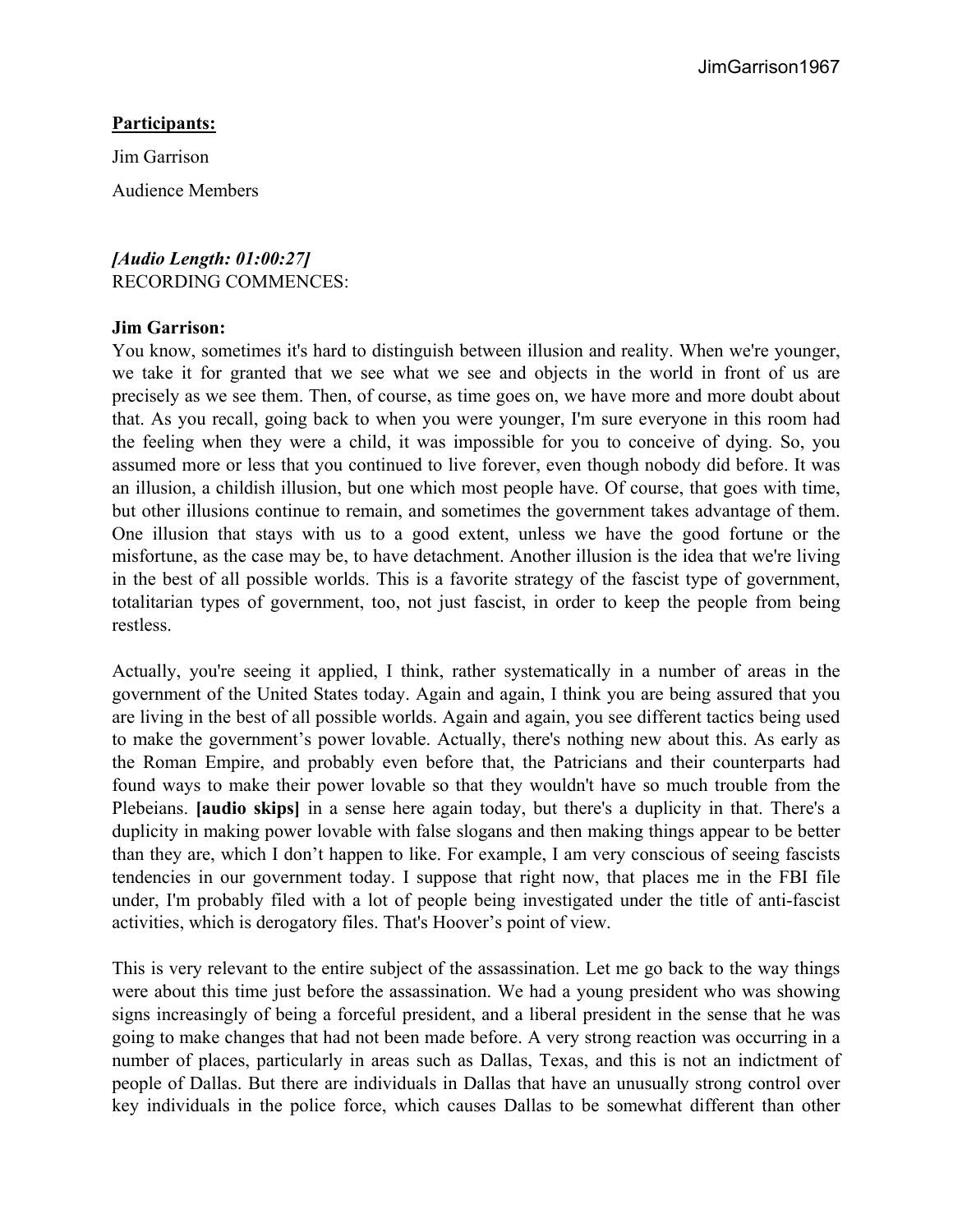cities. President Kennedy was also moving in the direction of doing away with the 27.5% deduction on the income tax for men in the oil business, which of course was a primary concern to some individuals in Dallas. President Kennedy had reached a rapprochement of sorts with Premier Khrushchev of Russia and was in the process of reaching an understanding with Fidel Castro.

I'm sure that it is possible to have a great many views on the value of these conclusions, these decisions that he had made, but the fact is that he was the president and he had made them and his basic objective was to try and minimize involvement in the war which would lead increasingly to escalation and more escalation until we finally get involved in the hydrogen war, which is more or less the situation in which we find ourselves today. Now, the reaction of a number of individuals, especially in certain areas of Texas, was that President Kennedy, in ending the Cuban adventures and trying to reach an understanding with Khrushchev, in making statements such as he made in his speech before the American University on June  $10<sup>th</sup>$ , that we breathe the same air as the Russians, which is perfectly true and should have been made, and is something we don't think about very often. But the fact that he made these statements caused him to be regarded by a number of extreme individuals as a communist or a person selling out to the communists.

So, there was a certain side of the spectrum, of essentially the extreme right-wing area, especially in Southern states, that had a venomous attitude towards John Kennedy. Now, this is just a brief, perhaps oversimplified summary of the situation as it existed when John Kennedy visited Dallas. Now, with that background, let's now jump from reality into the world of illusion for a moment, and we'll describe the official Lyndon Johnson administration version of what happened. It has no connection at all with reality. It has exactly as much substance as the story of Snow White and the Seven Dwarves, but it has the gold Presidential seal on the outside, and that's good enough for NBC. Anyway, the official story is that every possible safeguard had been taken to protect the president, and he was proceeding down Elm Street, having made the turn from Houston, when from his lair in the sixth floor of the school book depository, a Marxist communist was crouched. I think actually, there's some difference between a Marxist and a communist, but it doesn't really matter in fairy tales. You can make them the same thing.

So, he's a Marxist communist, and he's crouched there with his Mannlicher-Carcano. He fires three rapid shots, shots of fantastic marksmanship. As a result, the president, of course, was killed and the governor of Texas is wounded. As I know Mark Lane has explained to you at some length, this was such an unusual rifle and the ammunition is so unusual that one bullet created seven different wounds and emerged in pristine shape. As a matter of fact, there was a delay of approximately a second and a half between the time that the bullet finished going through President Kennedy and began its journey through the governor. No matter. The President's seal is on the outside, and that was good enough for *Newsweek*. Anyway, this is the official version. In reality, what happened was this, and I'm going to have to be gentle for two reasons. One, because there are a great many things that I don't know about the assassination. I have never tried to pretend to know more than I do, although I have read magazine articles, which have me saying things I haven't said and indicating that I pretend to know more.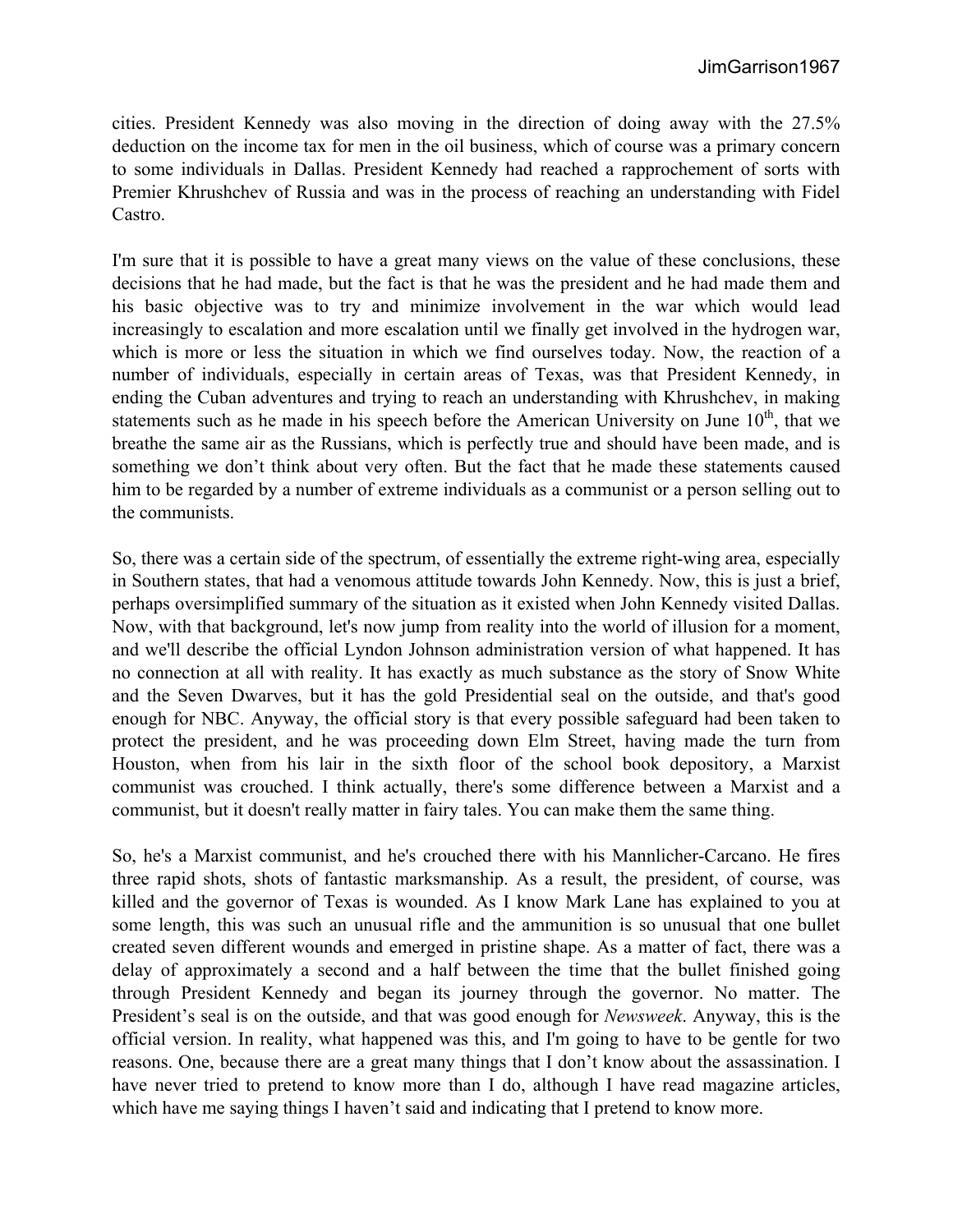Another reason I can't go into great detail is because some of the details we have would indicate, it would cause certain people to move from where they are and create certain problems for the rest of our investigation. But I can tell you generally what happened. Generally, what happened was this. An elaborate conspiracy had been worked on for a very long time. There were three levels. Of course, classification, I know you know is an arbitrary thing, but for reasons of convenience, we call it the operating level, individuals, pulling figures, operating the radios, driving the car, intermediate levels, individuals providing services such as—David Ferrie, Jack Ruby, and others and then the sponsor level, which I can't go into in too much details. That gets kind of high up. But those are the three general levels. Anyway, by the time the president made his turn, the men who would have killed him were set to go. There had to be no less than four basic points from which the shooting occurred. There had to be no less than four, and possibly five. I might add before I even go into them that anybody who has ever been at Dealey Plaza or has ever seen a picture of Dealey Plaza will know that if there was a lone assassin sitting in the sixth floor of the book depository, he would have had to have his shot at the president as the president approached slowly towards him on Houston Street.

This was the best shot he would ever have. The fact that this was passed up indicates, along with many other things, that the lone assassin was not there. The reason they waited until the president had almost reached the sign was so that he was in a central point so that he could be hit from many directions. The objective was not to wound him, not to hit him several times, but to make sure that he was dead or dying before he reached the triple underpass so that there would be no danger of his surviving and having control of major investigative agencies such as the FBI, because had he survived and had he been given control of the FBI, every individual involved would have been caught by now. So, it had to be assured that there was overkill. That's why you can't see the autopsy pictures. That's why no one can see them. That's why a pathologist selected by this community cannot look at them, because the autopsy pictures will show that President Kennedy was hit from a number of different directions. The autopsy pictures will show that he was hit in the front of the head at least twice.

It will show that there's a hole in the President's forehead at the temple line and it will show that the right side of his head has been torn off by a bullet coming from the right and God knows how many other wounds. But at least two from the front, and you aren't supposed to see that because you are supposed to be dutiful Americans and believe the fairy tale of the lone assassin because that's what the president wants you to believe. But in order for you to believe that, you cannot see the autopsy pictures. Now, even as I point this out, I must caution you, and this may be hard for some of you to accept, but please believe me. I've never been more sincere. I am sure that if the government is able to accomplish it, it will one day reproduce autopsy pictures which will appear to be autopsy pictures and support the lone assassin theory. I think they're having some technical problems. I'm just trying to say that there is nothing they will not do. There is nothing they will not do. They didn't hesitate to kill Jack Kennedy in Dealey Plaza, and there is nothing they will not do.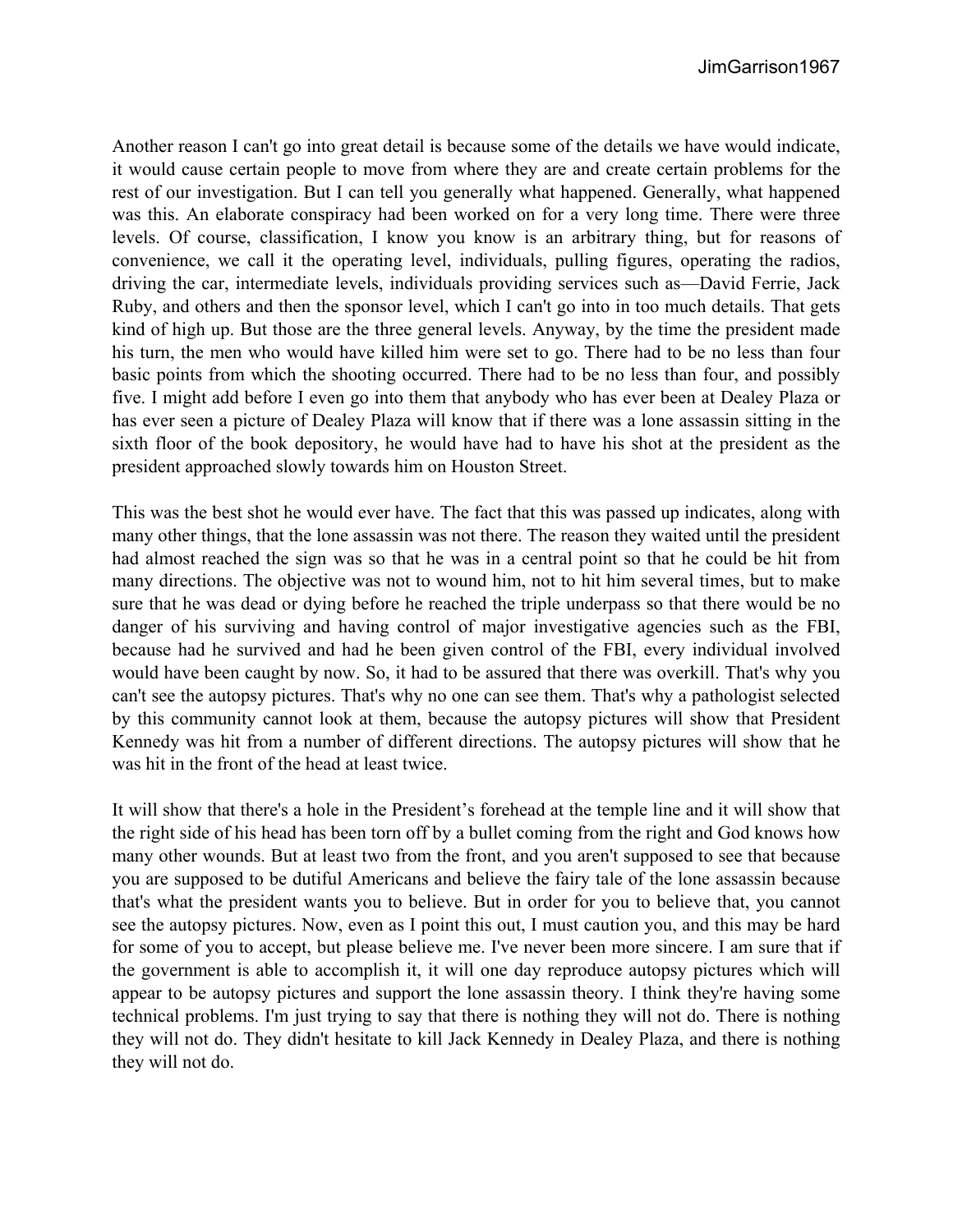The operation for all practical purposes continues. You can see that again and again. We can in the constant interference with our investigation, in witnesses being harassed, moved away. One thing after another. Constant monitoring of telephones. What this means is that there is a unique interest on the part of high officials in our federal government in the truth being concealed from the American people. The significance of that I will go into a little further. I mentioned that there had to be four groups of shooters. There had to be a rifle firing from Houston Street, either from the records building or the Dal-Tex building. I think that most of the serious critics are in harmony about that by now, because the shot that hit Governor Connally was such an angle, it could not have come from the book depository. It appear likely that there was shooting from the book depository, although it is obvious that Lee Oswald had nothing to do with it. He didn't shoot any weapons that day, and there is no indication that he was in any way involved in the assassination. As a matter of fact, the indication is quite the opposite. It is very clear that there was shooting from the grassy knoll. Not only from behind the stone wall, but further back behind the picket fence, back towards the overpass area.

As a matter of fact, on the day of the assassination, such a large percentage of the witnesses saw and heard the shooting from that area, heard, I should use because there are only a few that saw. Heard the shooting from that area, but it was taken for granted that the president was shot from the grassy knoll. It took about 24 hours before the official scenario had been issued and the emphasis was put on shooting from the book depository. But the main bulk of the shots came from the grassy knoll area, and 60% of the witnesses in Dealey Plaza heard those shots, and we have talked to at least one person that was in the grassy knoll area and saw one of the men behind the stone wall, and other witnesses have seen the men afterwards running away behind the stone wall, throwing something into the back of a car and driving off at a rapid rate of speed. Because these things were rather irrelevant, so they weren't brought into the Warren Commission hearing. This is what happened. Now, the last apparent shooting place is something that we have come across recently, several months ago, and you may have seen it. It got some attention from the news services, which was a surprise to us.

I'll just mention it in passing. If you're interested, when I ask questions, I'll go into it more later, but it appears that the subsurface drainage system in Dealey Plaza was also used. Dealey Plaza used to be a residential area. It had a lot of houses there before they removed the houses and cleared it out to make this incredibly beautiful plaza with these instant Mussolini arcades and all these beautiful pergolas and things that you've seen in pictures. Prior to that, there were many houses. So, there had to be a drainage system, but a drainage system is already complete, and it's an interconnecting maze of tunnels, the narrowest 15 inches wide, the largest 30 inches wide through which men can crawl. For example, one of the entrances to the tunnel system is behind the grassy knoll. You lift up a 3- by 3-foot grate, and you find yourself going down into an entrance and it's got tunnel ways leading in several directions. If you go south towards Elm Street, then you will find yourself in one of the sewers, which is along side of Elm Street. The sewers that go along side of Elm, Main, and Commerce, look to a person riding in a car, just as about 6-inch high slits into which the drainage goes.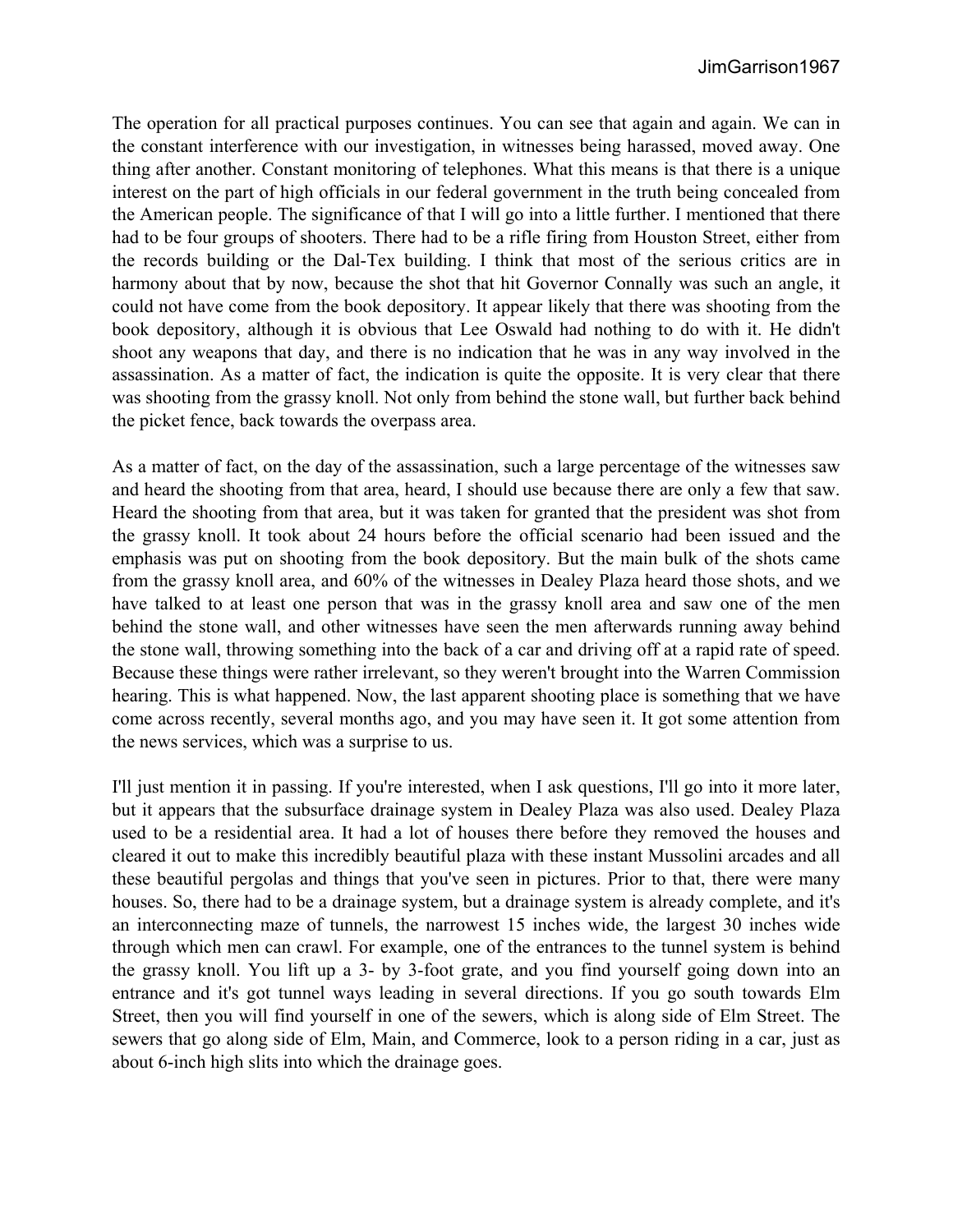But actually, inside, these are like concrete pill boxes. They're approximately five and a half feet deep, the men standing inside can easily see into the back of a convertible. We had one of our investigators get inside in Dallas one morning. We had him get in before dark because we were afraid that if the wrong people saw him get in, he might be cemented in there and we might never see him again. So, I just heard recently, just after we really found the application and the likelihood that this sewer system was used, and I'll give you an example of why it appears to have been used. That Dallas is planning to dig up this entire area in Dealey Plaza, the entire sewer system, and create a great underground parking garage. The name of it is supposed to be the John F. Kennedy parking garage. Well, if I had not had a single thought about the possibility of a sewer system having been used before, this would arouse my curiosity because this is just about the last bit of physical evidence that remains to be seen. There's been a pattern of destroying and removing and shifting everything, and I wouldn't be surprised that this was related to it.

On the other hand, it might be entirely a coincidence. Anyway, the sewer system, the closeness of these sewers to a man riding in a convertible down Elm Street becomes very significant when you consider that there was a bullet found on the south side of Elm Street in the neutral ground. It landed on its base among pieces of the president's head. We have photographs of the bullet, and in the photograph, you see deputy Sherriff Buddy Walters of Dallas smoking a cigarette, looking down at the bullet, and you see a Dallas policeman firmly standing on top of a manhole cover, which leads down into the sewer system. I don't know why he's standing there at this time, but it would be kind of hard to get in there if he was standing there. The clock over their shoulder shows that it is 12:40. This picture was taken 10 minutes after John Kennedy was shot, and his heart was still beating when the third man in the picture, who appears to be a federal agent, although we are unable to identify him because there's no way to get any kind of cooperation from the federal government, is picking up the .45 caliber bullet.

The size of the bullet has been identified by comparison with real bullets, and there's no question about the fact, this is a .45 caliber bullet which landed on its base among pieces of president's head. Now, this was never admitted into evidence in the Warren Commission, nor was it ever mentioned in the Warren Commission in any way. In fact, they pretended there was a great mystery. No bullets were ever found, except number 399, which was found at the hospital. The bullet was then assigned to seven different wounds. Now, the .45 caliber, although it was in the picture and was being picked up, was being looked at by Sherriff Buddy Walters, has now ceased to exist officially, because it creates a problem for the federal government. It's not possible to shoot a .45 caliber bullet from a 6.5 Mannlicher-Carcano. The official fairy tale says that Oswald was the lone assassin, therefore it is necessary for this bullet to become a non-bullet. And already, Sherriff Buddy Walters has replied, and we made the photograph available, that he doesn't think he found a bullet.

It's kind of hard to remember, a lot of things happening that day, and he can remember whether he had found a .45 bullet sitting there or not. He doesn't think he found a bullet. Well, today we released, and I hope it makes the news services out here. We released a copy of a correspondence between two members of the Warren Commission, two attorneys, and one of them is referring to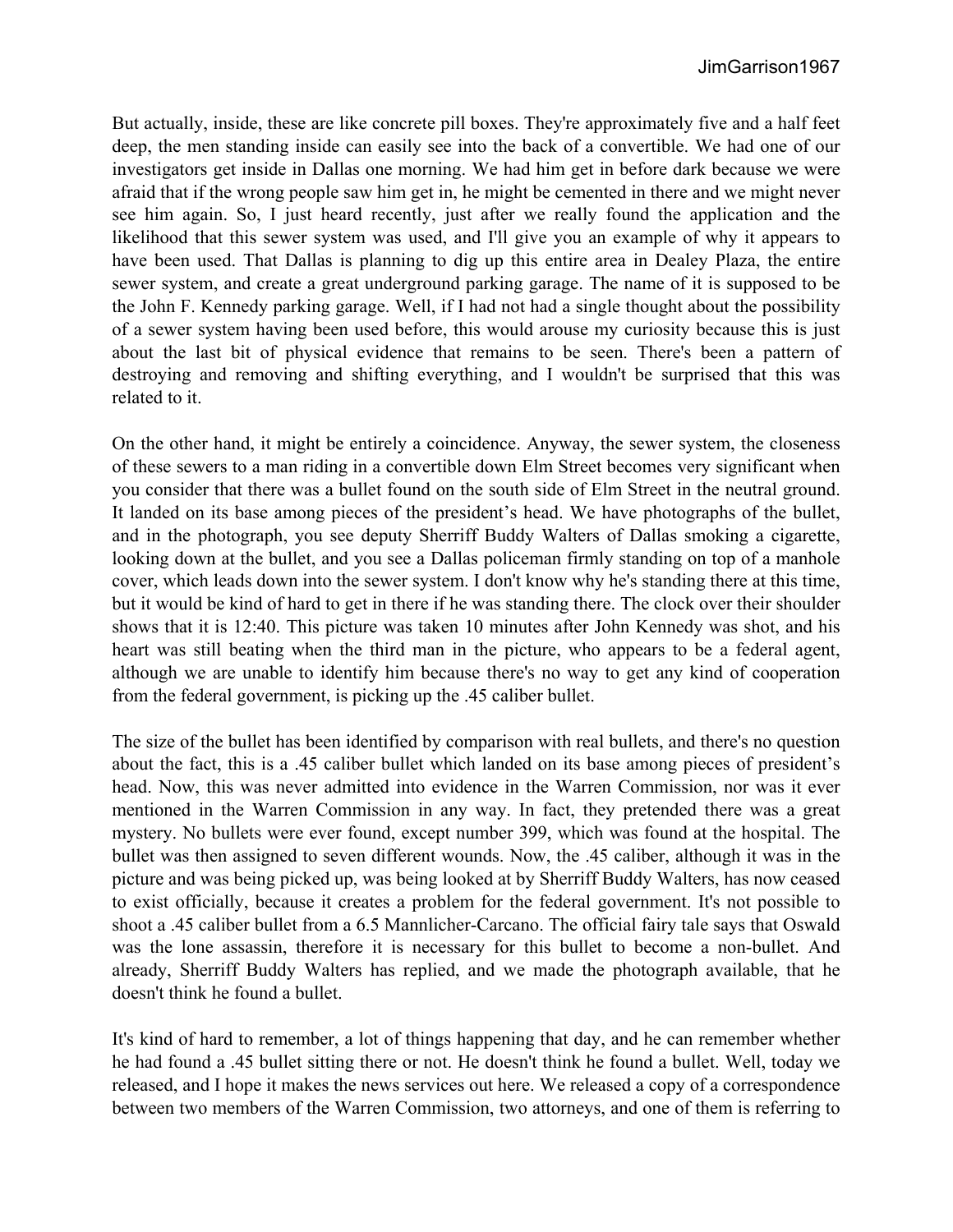the fact that Sherriff Buddy Walters originally had said that he found a bullet, but now had backed off from it, asking him to question about it further. So, this is one situation in which finally the federal government has been caught. They have told so many lies, one lie after the other, new lies to keep the old lies alive. This is one time when we have finally caught them. It's one thing to know that they've lied, and anyone who's read the Warren report on Mark Lane's work or Harold Weisberg's, or looked into it, has to know that his government is lying to him rather systematically, at least in this area. And if this area, God knows how many other areas.

But here we finally have them caught. The bullet is so clear, we knew they would say, that bullet is not a bullet. So, we held off with the letter describing the deputy sheriff's statement, and now we have the Warren Commission records and a photograph to show that the federal government did find and conceal a .45 caliber bullet that was certainly involved in the assassination of the president. This is very significant because it means in terms of overwhelming probability, that not just the command of the FBI, but Lyndon Johnson himself had to know before the sun set that evening that among the bullets which killed John Kennedy, there was a .45 caliber bullet. It means that Lyndon Johnson had to know when Oswald was arrested among other things for being the assassin of the president, that he could not have fired that .45 caliber bullet, and it means that Lyndon Johnson had to know that when Oswald was executed by Jack Ruby, that the assassins were simply getting rid of a patsy, a man who might tell about what really happened. But I haven't heard a word yet from Lyndon Johnson about the .45 caliber bullet which his employee found at 12:40.

It means furthermore that even before the Warren Commission was appointed, the command of the FBI and the President of the United States had to know there were a number of people shooting at John Kennedy, and that the Dallas police scenario was completely false. In the final analysis, it means that every one of the honorable men, without any exception, prostituted himself, let his country down, let you down by participating in an absolute fraud knowing that it a was complete lie.

## **Audience Member:**

What is your opinion of **[inaudible 00:27:26]**?

## **Jim Garrison:**

Are you referring to the recent Josiah Thompson article in *Post*? All right. Let me ask you that question first. The professor Thompson's article I think is a very scholarly presentation of the major critics, Maggie Field in Los Angeles and Mark Lane and Harold Weisberg has contended for some years. I think it was a very effective presentation, and I think that the major points are without any question true. I think you possibly could argue about details like the conclusion of bullet 399, but I think it is a serious contribution, particularly because of the careful way that he as shown that not many alternatives remain but to assume that there were at least three shooting positions. Now, with regard to *Life Magazine*, which articles are you talking about? The articles that say I'm tied in with the mafia? I somehow stopped reading *Life* about that time. I haven't read it since.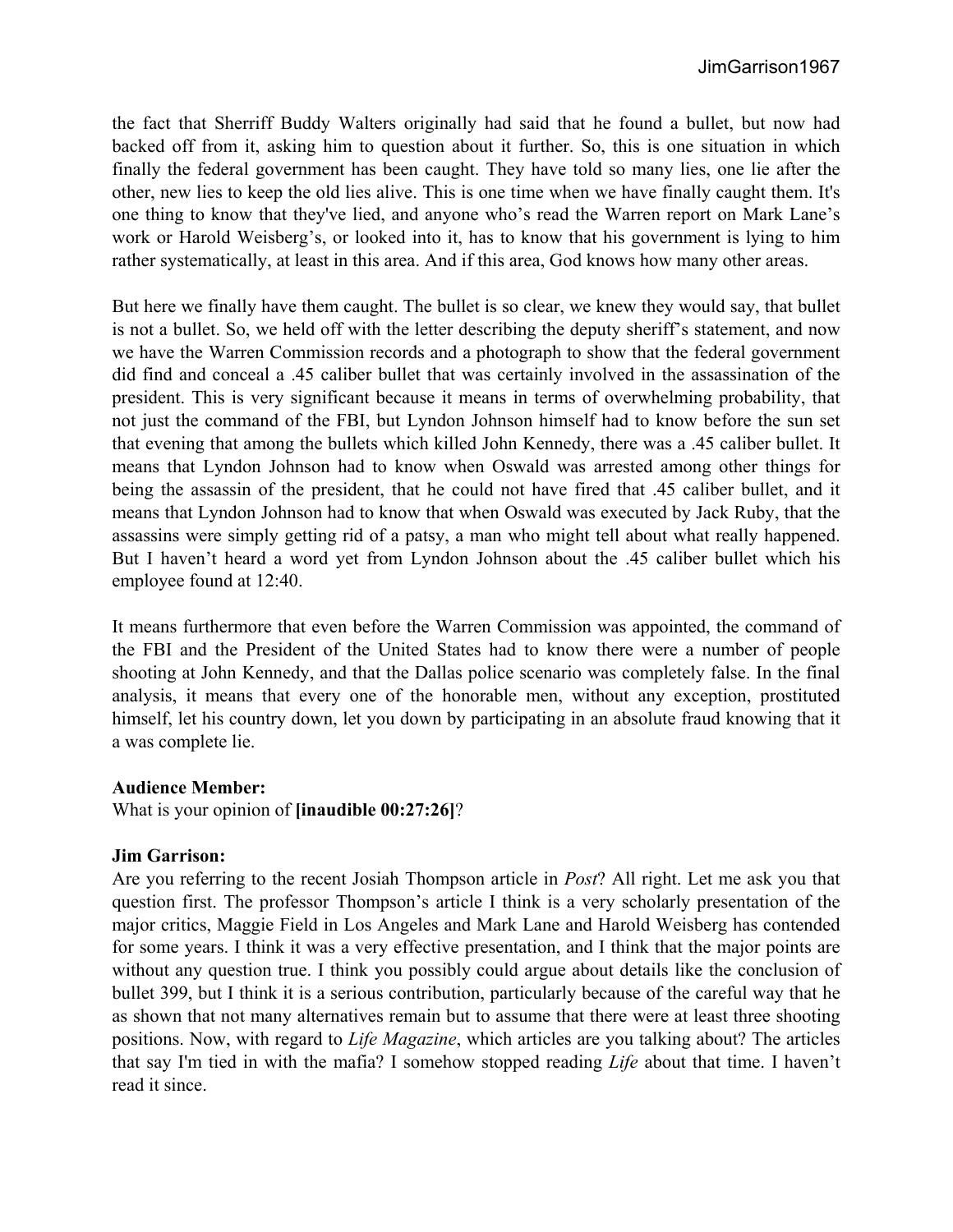# **Audience Member:**

I think it was last week or the week before a series photographs of the various people who had taken movies and stills **[inaudible 00:29:03]**

# **Jim Garrison:**

*Life Magazine* rendered a serious service to this country a year ago in its anniversary issue when it had an article entitled "A Matter of Reasonable Doubt," and it helped lead the way in reexamining the assassination of John Kennedy. I don't want to criticize *Life* because God knows what kind of pressures are coming from the White House now with management of *Life Magazine*. I'm sure it's nothing less than that. I think in the long run that the editors of *Life* are concerned about the truth, like the editors of other magazines, but the only thing I can say about the last article, which is really nothing but a bland presentation of pictures is that right now, for reasons which I don't understand, *Life* is not in the battle. But I hope that we see them there again, because God knows we sure need them. Any other questions?

## **Audience Member:**

How do you conclude that Oswald did not shoot the president?

# **Jim Garrison:**

Are you saying, how do I conclude that Oswald did not shoot the president? Is that—

# **Audience Member:**

Yes.

## **Jim Garrison:**

All right. Well, first of all, there's no evidence that he did. Normally, when you are going to charge someone with a crime, you are required to present evidence that he did do it and the defense did not have to present evidence that he did not. Nevertheless, I will act as his defense counsel and give you a few examples of evidence indicating he did not. The examination of the rifle for fingerprints did not produce fingerprints of Lee Harvey Oswald. The indications that fingerprints of Oswald were obtained and announced by some individuals in Dallas right after the assassination were untrue. The Federal Bureau of Investigation, which is the only sound fingerprint, which is the soundest, rather, laboratory in the country, found no fingerprints of Lee Oswald they could identify on the rifle. Secondly, Oswald was given the nitrate test, which is a very effective test. If you fire a rifle, it leaves traces of nitrate on your cheek. If you fire on your right side, your right cheek will have traces of nitrate. If you fire from your left side, your left side will have traces of nitrate. Oswald was exonerated by the nitrate test, which indicated that he did not fire a rifle.

I might say that the evidence exonerating Oswald is so complete that had he lived, they could not have had a trial. It would not bear to come to trial. He had to be executed, and he had to have a fraudulent commission like the Warren Commission to make it appear that he did these things when he wasn't even at the scene. Third, the rifle, the Mannlicher-Carcano, was not even tested to see if it had been fired that day, with very good reason, since it apparently had not been fired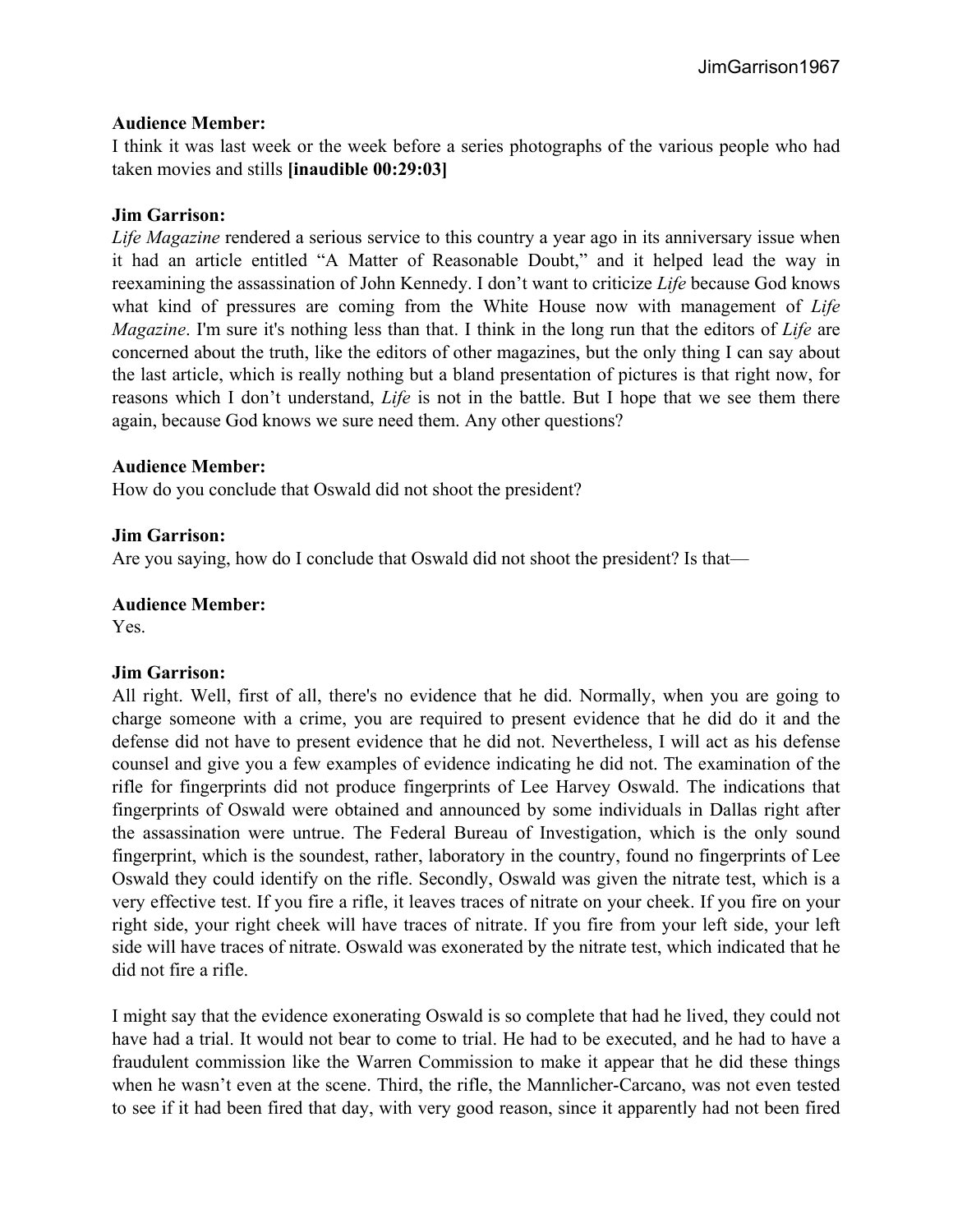that day. Fourth, Oswald was not a very good shot, and there is no acceptable evidence that he had ever shot a rifle since he left the Marines. The last time he shot in the Marines, he just barely qualified as marksman, and there's no indication that he shot since. Fifth, the telescopic sight on his Mannlicher-Carcano had never been his—they say it was his. It had never been adjusted since the shipment. Before they test fired it, they fore sighted it and aligned it and because you could not fire it. The sight was out of line with the tube of the gun.

Furthermore, it was a physical impossibility for Oswald to get downstairs in that short of time, especially if he had to wipe off the fingerprints and hide the gun under the boxes, go from the sixth to the fifth, fifth to the fourth, fourth to the third, third to the second, in the same time that Roy Truly and Marion Baker went from the first to the second. Furthermore, during the time that he was supposed to come down, and if he had been able to do that, he would have been the decathlon champion of all time; if he had be able to do that, he couldn't possibly, and incidentally, one interesting thing is, in conducting that test to see if he could do it, this is typical of the type of tactics the federal government used. In Marion Baker's testimony, he's the officer we saw on the second floor drinking a Coke. They found that if the man ran fast enough, I think they got some track star from recent track events and had him running down the steps. They found that they could get him down here maximum speed to reach the Coke machine, but could not get the Coke out of the Coke machine.

Honest. This is true. So, what they did was, they brought back Marion Baker and had him reexamine his written statement, and now if you look at it in the exhibits in the Warren Commission, you will see where he has scratched out and was drinking a Coke. That's scratched out. That's what is known as rewriting history to make it confirm to the official fairy tale. To get to another part of the forest, Tippit was shot—well, I might add one more thing. As a matter of fact, the time of the shooting, you will see this in the November 22<sup>nd</sup> issue of the *Dallas Times Herald*. One of the men who ran the book depository went inside immediately after the assassination and happened to see Lee Oswald on the first floor. This is before he went up to get a Coke. Saw him on the first floor. Well, this isn't too useful for the lone assassin theory, so it was never mentioned again. In other words, he was never higher than the second, and was apparently on the first floor at the time of the assassination. Physical impossibility from many points of view.

Tippit shooting, or furthermore the witness, the only witness they were able to find in the hundreds of people there, Mr. Brennan, who was finally willing to say that he saw Oswald at the window, initially insisted it was not Oswald. But he finally agreed it was, and they had their witness. But that's all they could get out of hundreds of people. On the other hand, more than one person saw several individuals up there on the sixth floor. So, any serious examination of the Dealey Plaza picture eliminates Oswald as a possibility of any kind. The same is true of officer Tippit. Officer Tippit was killed by two men who alighted from a car. When they left, one left in the car and the other left running. Both of them were black haired. Neither one looked the slightest bit like Lee Oswald. As a matter of fact, they found the mixture of shells on the ground afterwards. One was an automatic shell and several were shells from revolvers, which would have suggested to the average reasonable man that there were two men, and one was supposed to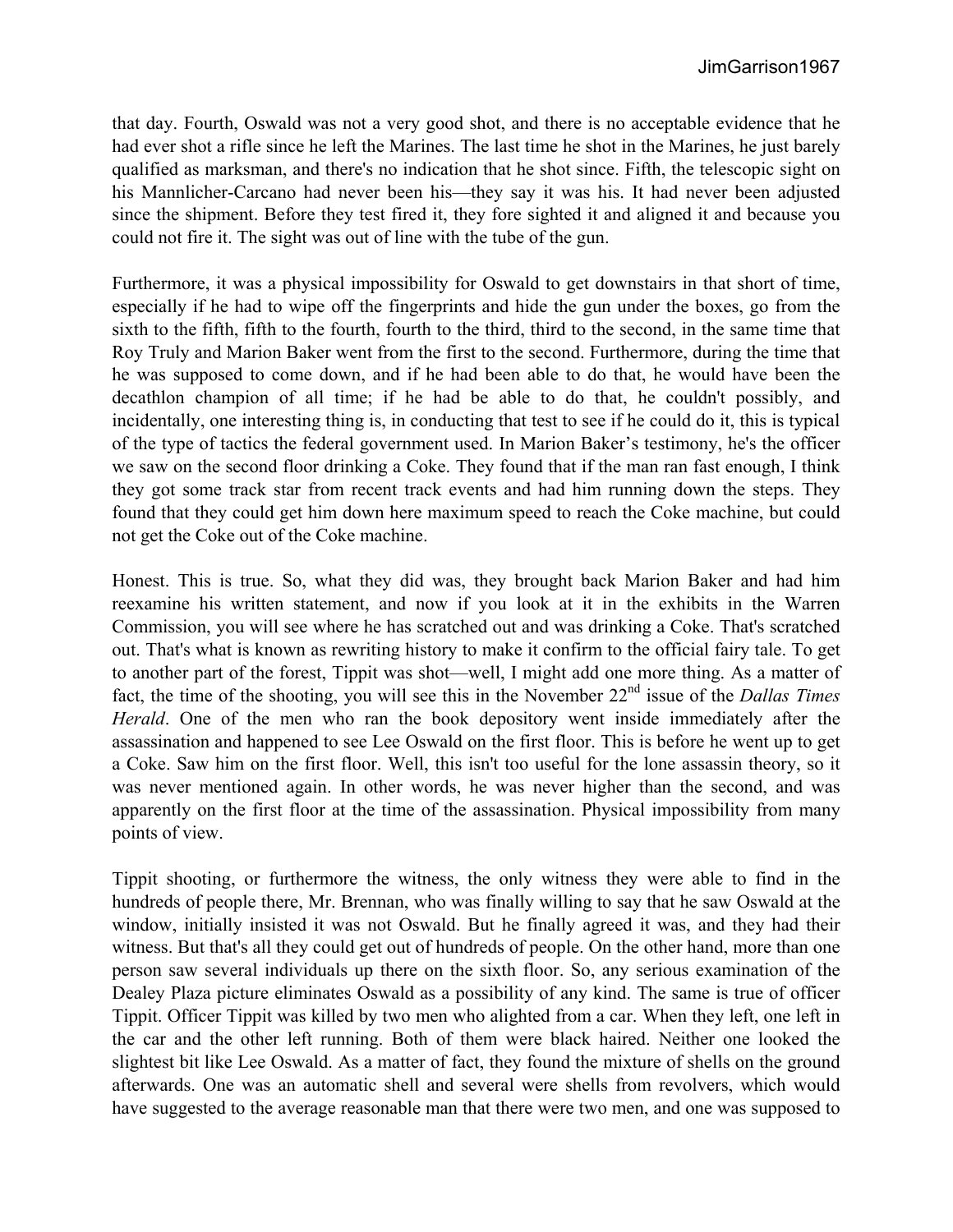have had an automatic in one hand and a revolver in the other. Furthermore, Oswald could not possibly have made it time wise if he used the time standard of the main state witness.

Furthermore, the test of the .38 for fingerprints indicated that there were no fingerprints on it at all. Now, that was excluded from the Warren Commission because of the scandalous implications of that. We obtained that from the Texas investigation. We got a copy of the Texas investigation, found in it that this .38 Smith and Wesson which Oswald is supposed to have used to kill Tippit and then went running down the street, pulling the shells out, putting in new shells, then later at the Texas Theater, he's wrestling with the officers and he tries to kill one and it doesn't go off, and they're pulling him and they get the gun. It doesn't have one fingerprint on it. Isn't that unbelievable? Even the Warren Commission didn't have the stomach to introduce that. So, anyway, we could go on and on, but considering to begin with that the prosecution had the burden of proof, I submit as defense counsel in this instance that it's apparent in terms of probability that Oswald was not involved in the shooting at all.

#### **Audience Member:**

How many bullets were found in President Kennedy, and how many persons do you think shot at him? Where there any bullets of the 6.5 caliber found in the president's body?

#### **Jim Garrison:**

Three questions, if I understand them. One, how many bullets were shot at President Kennedy, or how many was he hit with? Secondly, how many persons do I think shot at him? And third, were any bullets of the 6.5 caliber found in the president's body? It's a little hard to say anything about the autopsy because Commander Humes, who performed the autopsy, burned his autopsy notes and was subsequently promoted. That's true. I know a deputy sheriff in Dallas, on the other hand that told the truth and stuck to it, and he's not a deputy sheriff anymore. Commander Humes burned his autopsy notes and he's been promoted, and as a result, there's no way to know just where the president was hit or what his autopsy notes really had in them. If we were able to look at the photographs, the autopsy photographs, we would know how many times he was hit and where. That's a very good question, and the first question before the Warren Commission, and yet they did not have the stomach to look at the autopsy because they knew what they would see. So, we don't know either because Lyndon Johnson's administration is still keeping it secret.

Now, as to how many are involved, let's see, the operation group is the same. I don't have to speculate, and I don't like to speculate there. We have names of some individuals who participated, I think largely as a result of luck, but we have the names of some of them. Most of them did not pass through our jurisdiction and we don't quite know what to do with the names right now. Can you imagine if we turned over the federal government? They'd get a promotion. One man that we've identified as being involved in the assassination works at a military base. A number of witnesses are in the New Orleans area, but have lied consistently and have refused to tell the truth. The government has obtained jobs for them at Chrysler or Boeing. You'd be amazed how many people that worked for the Reily Coffee Company that now work for Chrysler or Boeing that have suddenly developed an interest in the defense effort. There's no way to estimate how many are involved except to say a hell of a lot, because they obviously were using